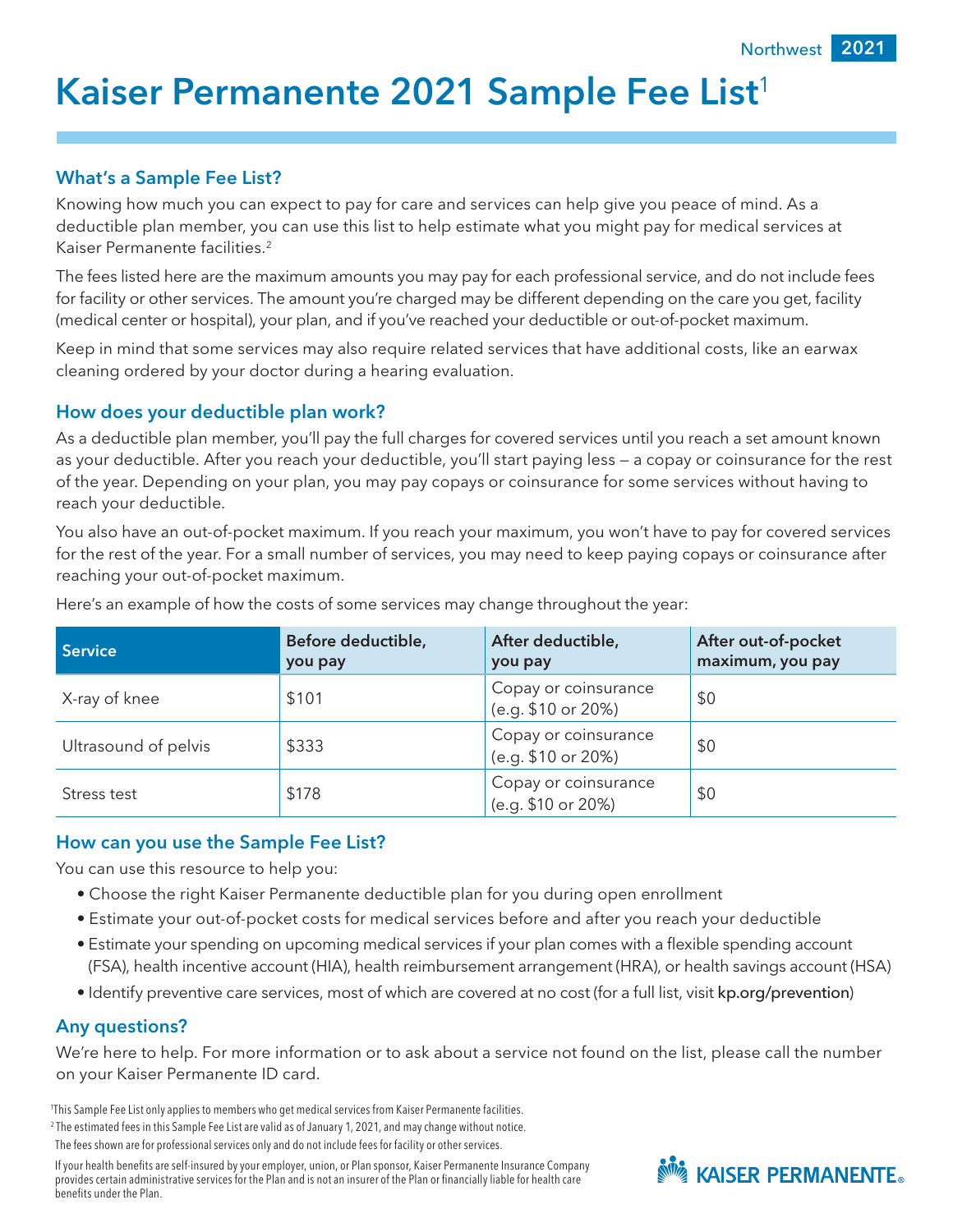| <b>SERVICE</b>                                               | <b>ESTIMATED FEES</b> |
|--------------------------------------------------------------|-----------------------|
| <b>Office Visits</b>                                         |                       |
| New patient visit, level 2                                   | \$184                 |
| New patient visit, level 3                                   | \$259                 |
| New patient visit, level 4                                   | \$395                 |
| New patient visit, level 5 (high severity)                   | \$498                 |
| Established patient visit, level 1 (low severity)            | \$57                  |
| Established patient visit, level 2                           | \$110                 |
| Established patient visit, level 3                           | \$181                 |
| Established patient visit, level 4                           | \$262                 |
| Established patient visit, level 5 (high severity)           | \$352                 |
| <b>Office Visits (Preventive)</b>                            |                       |
| Well-baby office visit, new patient (under 1 year)*          | \$269                 |
| Well-child office visit, new patient (1-4 years)*            | \$281                 |
| Well-child office visit, new patient (5-11 years)*           | \$293                 |
| Well-child office visit, new patient (12-17 years)*          | \$331                 |
| Well-adult office visit, new patient (18-39 years)*          | \$321                 |
| Well-adult office visit, new patient (40-64 years)*          | \$371                 |
| Well-adult office visit, new patient (65 and older)*         | \$403                 |
| Well-baby office visit, established patient (under 1 year)*  | \$243                 |
| Well-child office visit, established patient (1-4 years)*    | \$258                 |
| Well-child office visit, established patient (5-11 years)*   | \$257                 |
| Well-child office visit, established patient (12-17 years)*  | \$282                 |
| Well-adult office visit, established patient (18-39 years)*  | \$289                 |
| Well-adult office visit, established patient (40-64 years)*  | \$308                 |
| Well-adult office visit, established patient (65 and older)* | \$331                 |
| <b>Specialist Consultations</b>                              |                       |
| Office consultation                                          | \$116                 |
| Specialist visit, long                                       | \$445                 |
| Specialist visit, short                                      | \$218                 |
| Specialist visit, typical                                    | \$298                 |

The fees shown are for professional services for the indicated procedure only, and do not include fees for facility or other services.

<sup>\*</sup>These services are covered at no cost on many plans if completed as part of a preventive screening. Check your plan documents (such as your *Evidence of Coverage* or *Summary Plan Description*) to determine whether a service is subject to your deductible. If it is not subject to the deductible, you may have no cost or you may only have to pay a copay or coinsurance, depending on your plan.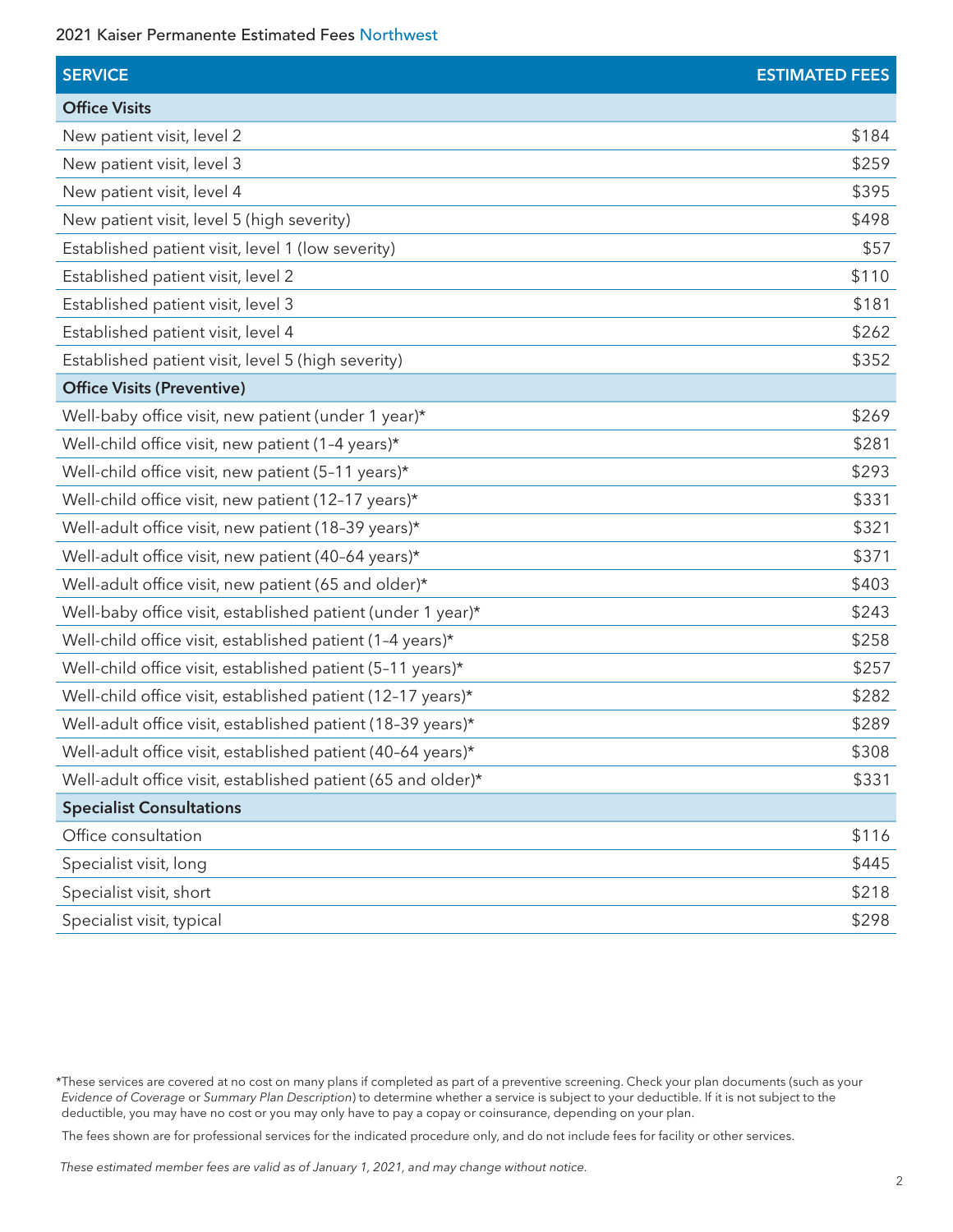| <b>SERVICE</b>                                             | <b>ESTIMATED FEES</b> |
|------------------------------------------------------------|-----------------------|
| <b>Emergency Visits</b>                                    |                       |
| Emergency care by a physician, level 1 (low severity)      | \$133                 |
| Emergency care by a physician, level 2                     | \$199                 |
| Emergency care by a physician, level 3                     | \$364                 |
| Emergency care by a physician, level 4 (high severity)     | \$528                 |
| <b>Psychotherapy Visits</b>                                |                       |
| Group psychological therapy                                | \$47                  |
| Psychiatric diagnostic interview exam                      | \$241                 |
| Therapy                                                    | \$157                 |
| <b>Eye Examinations</b>                                    |                       |
| Eye exam, routine visit, new patient                       | \$189                 |
| Eye exam and treatment, new patient                        | \$336                 |
| Eye exam, routine visit, established patient               | \$198                 |
| Eye exam and treatment, established patient                | \$282                 |
| Eye exam, refraction                                       | \$44                  |
| Vision screening test*                                     | \$7                   |
| <b>Hearing Services</b>                                    |                       |
| Comprehensive audiometry evaluation                        | \$95                  |
| Ear cleaning                                               | \$147                 |
| Eardrum test                                               | \$40                  |
| Hearing screening test (pure tone, air only)*              | \$30                  |
| <b>Physical Therapy Services</b>                           |                       |
| Electric stimulation therapy, treatment only               | \$45                  |
| Physical therapy, evaluation*                              | \$266                 |
| Physical therapy, exercises, treatment only                | \$95                  |
| Physical therapy, hot and cold application, treatment only | \$20                  |
| Physical therapy, ultrasound, treatment only               | \$45                  |
| <b>Vaccines and Other Injections</b>                       |                       |
| Allergy shot                                               | \$23                  |
| Chickenpox vaccine*                                        | \$136                 |
| Diphtheria, tetanus booster vaccine*                       | \$38                  |
| Diphtheria, tetanus, pertussis vaccine*                    | \$46                  |
| Flu shot, adults (18 to 64 years)*                         | \$45                  |
|                                                            |                       |

*(continues)*

\*These services are covered at no cost on many plans if completed as part of a preventive screening. Check your plan documents (such as your *Evidence of Coverage* or *Summary Plan Description*) to determine whether a service is subject to your deductible. If it is not subject to the deductible, you may have no cost or you may only have to pay a copay or coinsurance, depending on your plan.

The fees shown are for professional services for the indicated procedure only, and do not include fees for facility or other services.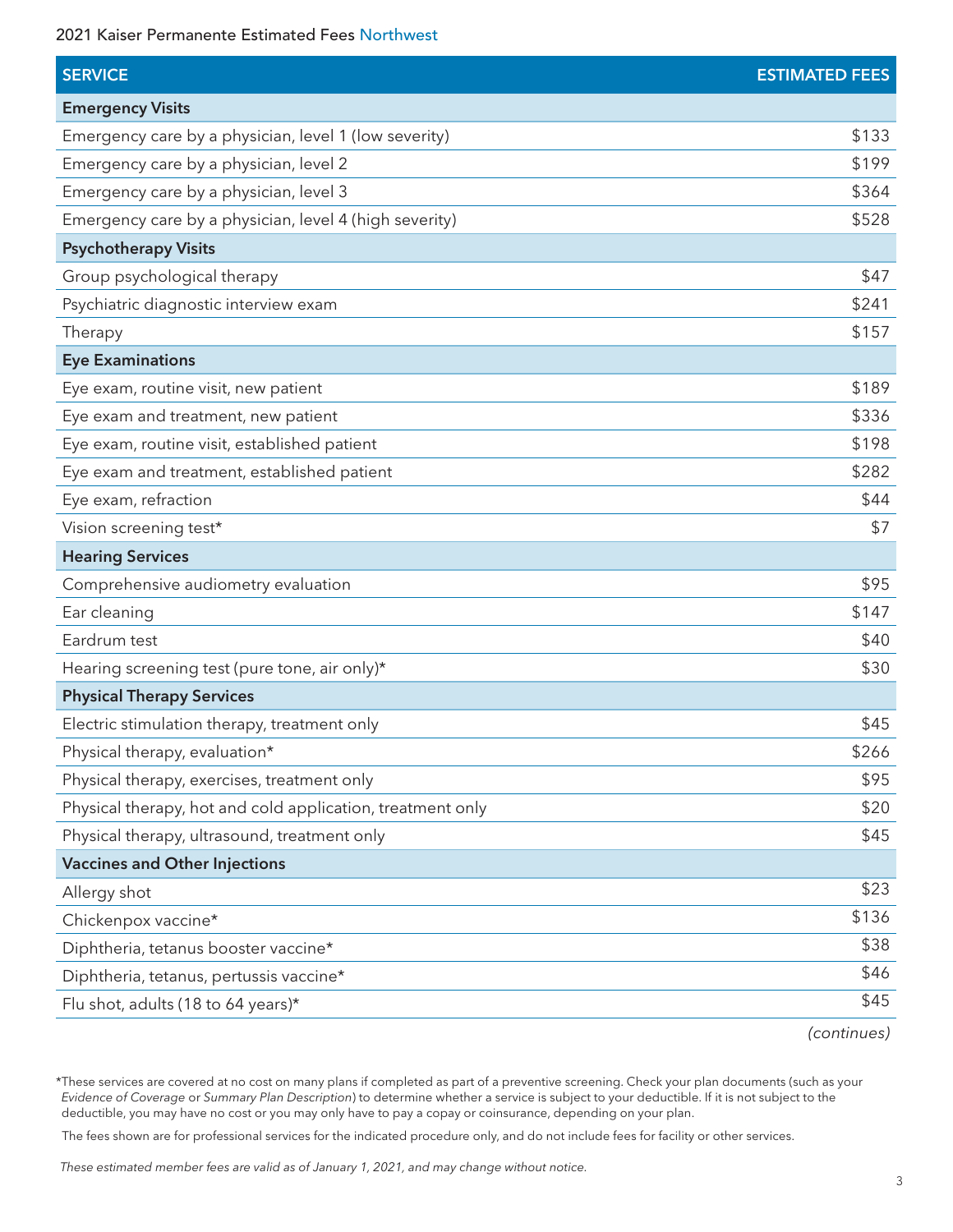2021 Kaiser Permanente Estimated Fees Northwest

| <b>SERVICE</b>                                                                    | <b>ESTIMATED FEES</b> |
|-----------------------------------------------------------------------------------|-----------------------|
| Vaccines and Other Injections (continued)                                         |                       |
| Flu shot, children (3 years and older)*                                           | \$28                  |
| Flu shot, infants*                                                                | \$28                  |
| Hepatitis B vaccine*                                                              | \$166                 |
| Intravenous push, single or initial substance/drug                                | \$100                 |
| Measles, mumps, and rubella vaccine*                                              | \$93                  |
| Polio vaccine*                                                                    | \$53                  |
| Therapeutic injection (administration only, does not include medication)          | \$35                  |
| Therapeutic IV injection (administration only, does not include medication)       | \$46                  |
| <b>Tests and Procedures</b>                                                       |                       |
| Breathing capacity test                                                           | \$90                  |
| Breathing treatment                                                               | \$45                  |
| Colonoscopy and removal of abnormal tissue using cautery*                         | \$1,483               |
| Colonoscopy and removal of abnormal tissue using snare technique*                 | \$1,386               |
| Colonoscopy and removal of colon tissue for examination*                          | \$1,334               |
| Diagnostic colonoscopy                                                            | \$1,030               |
| Diagnostic proctosigmoidoscopy                                                    | \$389                 |
| Diagnostic sigmoidoscopy                                                          | \$553                 |
| Draining fluid from around swollen joint                                          | \$191                 |
| Electrocardiogram (EKG)                                                           | \$42                  |
| Fetal monitoring*                                                                 | \$144                 |
| Incisional biopsy of skin (e.g., wedge), single lesion                            | \$479                 |
| Punch biopsy of skin, single lesion                                               | \$395                 |
| Removal of abnormal areas of skin                                                 | \$19                  |
| Sigmoidoscopy and removal of tissue for examination*                              | \$872                 |
| Stress test                                                                       | \$178                 |
| Surgically destroying an abnormal area of skin                                    | \$203                 |
| Tangential biopsy of skin (e.g., shave, scoop, saucerize, curette), single lesion | \$314                 |
| Ultrasound test of heart                                                          | \$358                 |
| X-rays, CT Scans, and Other Imaging Studies                                       |                       |
| CT scan of chest, including dye                                                   | \$856                 |
| CT scan of pelvis, including dye                                                  | \$1,045               |
| CT scan of pelvis, without dye                                                    | \$635                 |
|                                                                                   | (continues)           |

\*These services are covered at no cost on many plans if completed as part of a preventive screening. Check your plan documents (such as your *Evidence of Coverage* or *Summary Plan Description*) to determine whether a service is subject to your deductible. If it is not subject to the deductible, you may have no cost or you may only have to pay a copay or coinsurance, depending on your plan.

The fees shown are for professional services for the indicated procedure only, and do not include fees for facility or other services.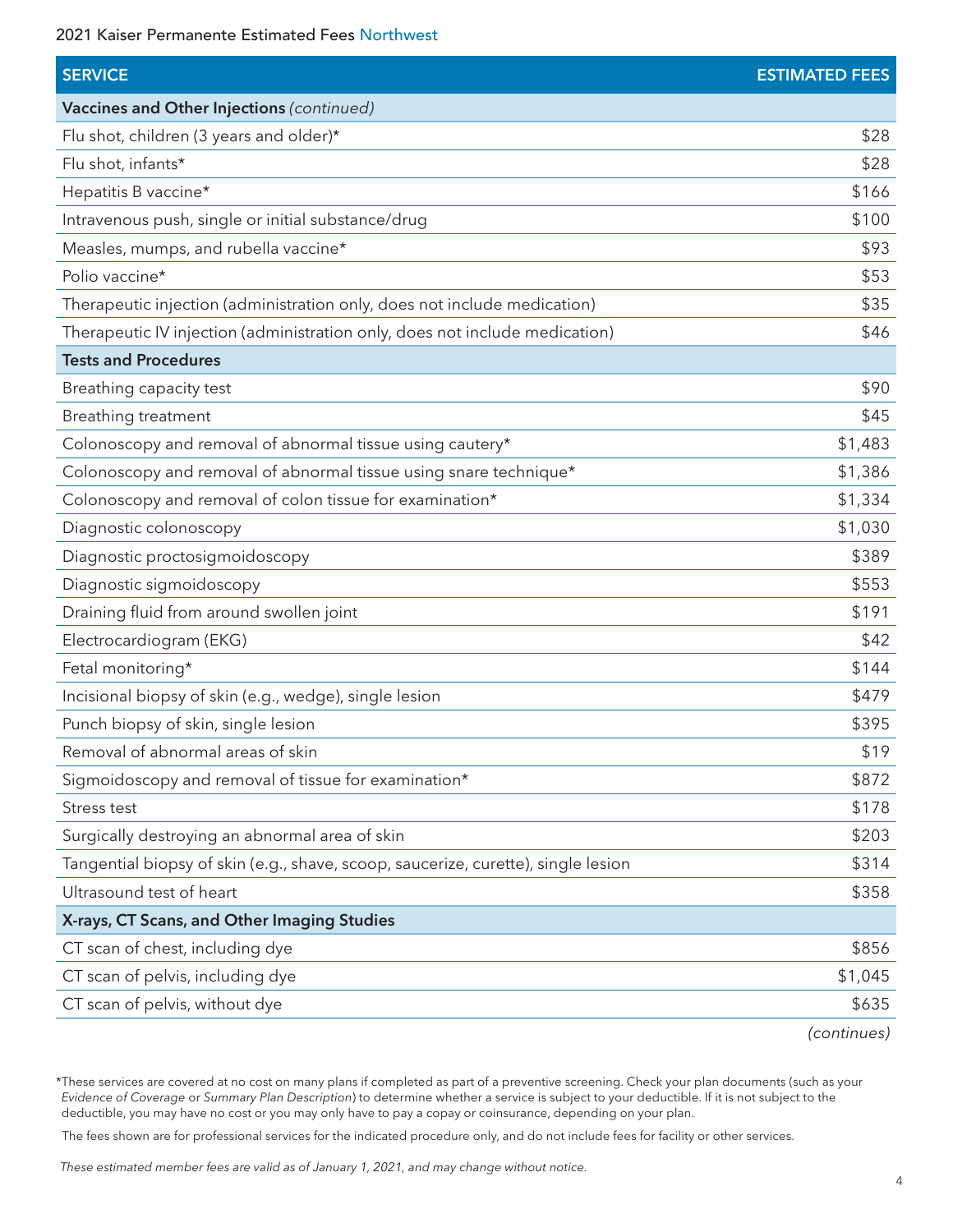2021 Kaiser Permanente Estimated Fees Northwest

| <b>SERVICE</b>                                          | <b>ESTIMATED FEES</b> |
|---------------------------------------------------------|-----------------------|
| X-rays, CT Scans, and Other Imaging Studies (continued) |                       |
| CT scan of sinus and nasal passages                     | \$837                 |
| CT scan of stomach area, with dye                       | \$1,070               |
| CT scan of stomach area, without dye                    | \$651                 |
| Mammogram, diagnostic (one view)                        | \$407                 |
| Mammogram, diagnostic (two views)                       | \$513                 |
| Mammogram (screening)*                                  | \$416                 |
| Pregnancy ultrasound                                    | \$437                 |
| Review of CT scan of the head or brain                  | \$504                 |
| Ultrasound of pelvis                                    | \$333                 |
| Ultrasound of stomach area                              | \$373                 |
| Vaginal ultrasound                                      | \$374                 |
| X-ray for osteoporosis                                  | \$119                 |
| X-ray of ankle                                          | \$96                  |
| X-ray of ankle (complete)                               | \$105                 |
| X-ray of both knees                                     | \$117                 |
| X-ray of chest (one view)                               | \$77                  |
| X-ray of chest (two views)                              | \$99                  |
| X-ray of finger                                         | \$108                 |
| X-ray of foot                                           | \$84                  |
| X-ray of foot (complete)                                | \$99                  |
| X-ray of hand                                           | \$91                  |
| X-ray of hand (complete)                                | \$105                 |
| X-ray of knee                                           | \$101                 |
| X-ray of knee (complete)                                | \$132                 |
| X-ray of lower back bones                               | \$115                 |
| X-ray of neck                                           | \$153                 |
| X-ray of neck bones                                     | \$115                 |
| X-ray of shoulder                                       | \$100                 |
| X-ray of stomach area (complete)                        | \$146                 |
| X-ray of stomach area (one view)                        | \$88                  |
|                                                         |                       |

*(continues)*

<sup>\*</sup>These services are covered at no cost on many plans if completed as part of a preventive screening. Check your plan documents (such as your *Evidence of Coverage* or *Summary Plan Description*) to determine whether a service is subject to your deductible. If it is not subject to the deductible, you may have no cost or you may only have to pay a copay or coinsurance, depending on your plan.

The fees shown are for professional services for the indicated procedure only, and do not include fees for facility or other services.

*These estimated member fees are valid as of January 1, 2021, and may change without notice.*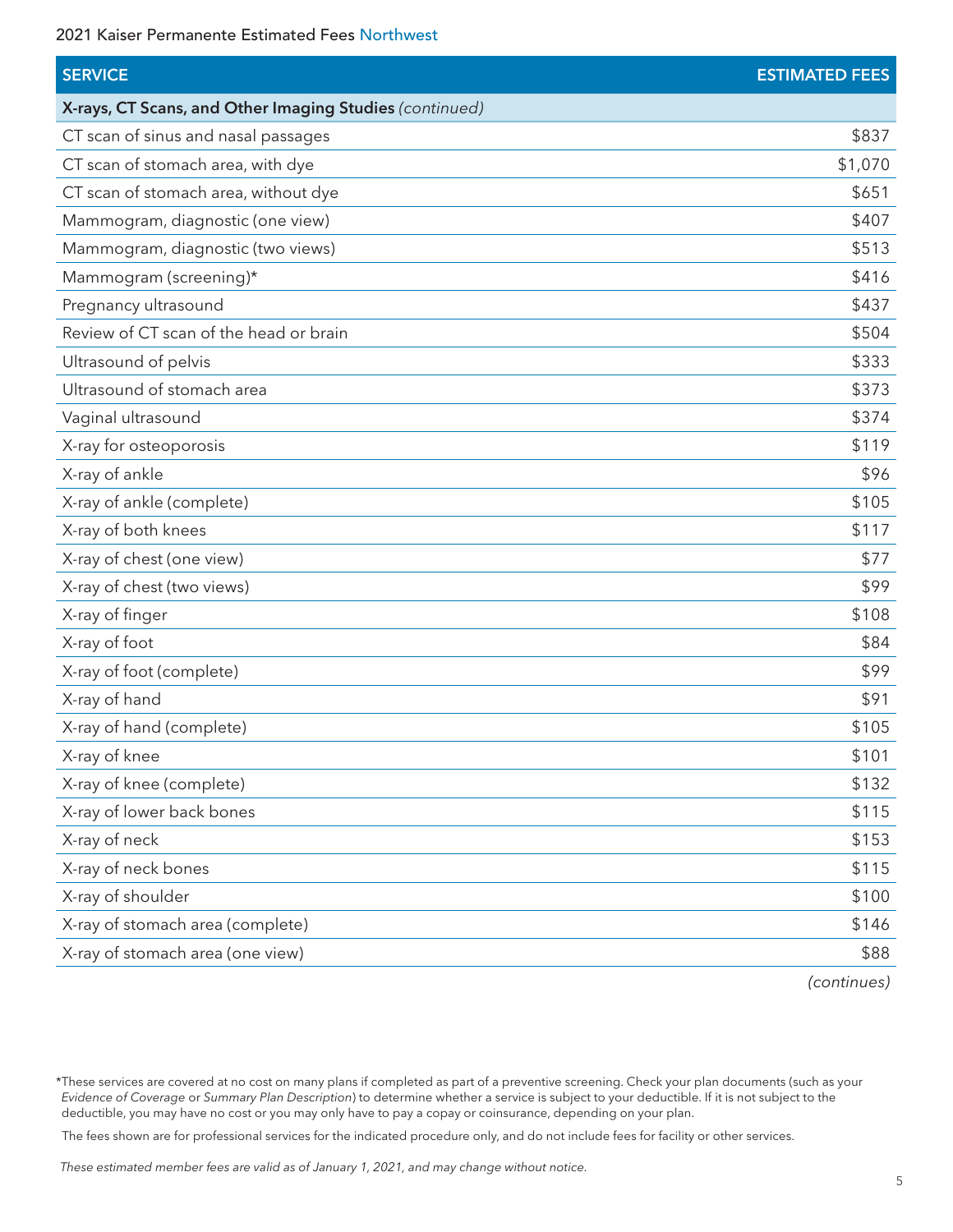| <b>SERVICE</b>                                          | <b>ESTIMATED FEES</b> |
|---------------------------------------------------------|-----------------------|
| X-rays, CT Scans, and Other Imaging Studies (continued) |                       |
| X-ray of wrist (complete)                               | \$117                 |
| X-ray of wrist (two views)                              | \$99                  |
| <b>Laboratory Tests</b>                                 |                       |
| Albumin test                                            | \$13                  |
| Alkaline phosphatase test                               | \$14                  |
| Allergy test                                            | \$14                  |
| ALT test                                                | \$14                  |
| Amylase test                                            | \$17                  |
| AST test                                                | \$14                  |
| Bilirubin test (total)                                  | \$13                  |
| Blood antibody test                                     | \$11                  |
| Blood clotting test                                     | \$11                  |
| Blood sugar test, diagnostic                            | \$11                  |
| Blood sugar test, monitoring*                           | \$26                  |
| Calcium test (total)                                    | \$14                  |
| Cholesterol level test                                  | \$12                  |
| Complete blood count                                    | \$21                  |
| Creatinine test                                         | \$14                  |
| Hepatitis B surface antigen test*                       | \$27                  |
| Hepatitis C test*                                       | \$38                  |
| Kidney function test                                    | \$10                  |
| Laboratory chemistry test for creatine kinase           | \$17                  |
| Lipid panel test*                                       | \$36                  |
| Magnesium test                                          | \$18                  |
| Pap test, cervical cancer screening*                    | \$54                  |
| Phosphorus test                                         | \$13                  |
| Potassium test                                          | \$13                  |
| Pregnancy test                                          | \$20                  |
| Prostate test*                                          | \$49                  |
| Sodium test                                             | \$13                  |

*(continues)*

<sup>\*</sup>These services are covered at no cost on many plans if completed as part of a preventive screening. Check your plan documents (such as your *Evidence of Coverage* or *Summary Plan Description*) to determine whether a service is subject to your deductible. If it is not subject to the deductible, you may have no cost or you may only have to pay a copay or coinsurance, depending on your plan.

The fees shown are for professional services for the indicated procedure only, and do not include fees for facility or other services.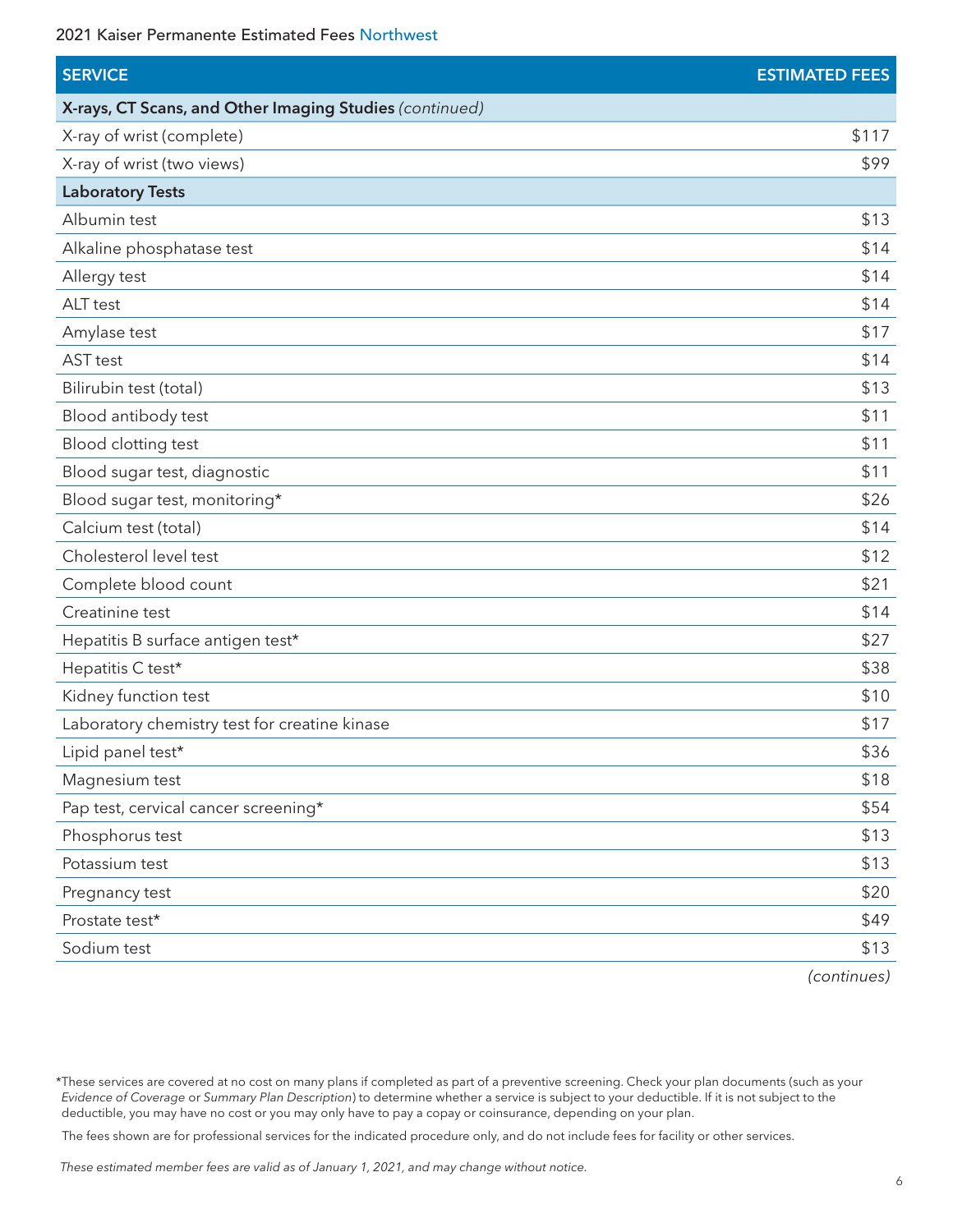| <b>SERVICE</b>                   | <b>ESTIMATED FEES</b> |
|----------------------------------|-----------------------|
| Laboratory Tests (continued)     |                       |
| Strep-A-Swab test                | \$53                  |
| Test for blood in stool*         | \$42                  |
| Thyroid stimulating hormone test | \$45                  |
| Urine bacteria colony count*     | \$21                  |
| Urine test (complete)            | \$11                  |
| Urine test (dipstick only)       | \$6                   |
| Urine test (microanalysis only)  | \$8                   |
|                                  |                       |

\*These services are covered at no cost on many plans if completed as part of a preventive screening. Check your plan documents (such as your *Evidence of Coverage* or *Summary Plan Description*) to determine whether a service is subject to your deductible. If it is not subject to the deductible, you may have no cost or you may only have to pay a copay or coinsurance, depending on your plan.

The fees shown are for professional services for the indicated procedure only, and do not include fees for facility or other services.

 *These estimated member fees are valid as of January 1, 2021, and may change without notice.*

Kaiser Foundation Health Plan of the Northwest, 500 NE Multnomah St., Suite 100, Portland, OR 97232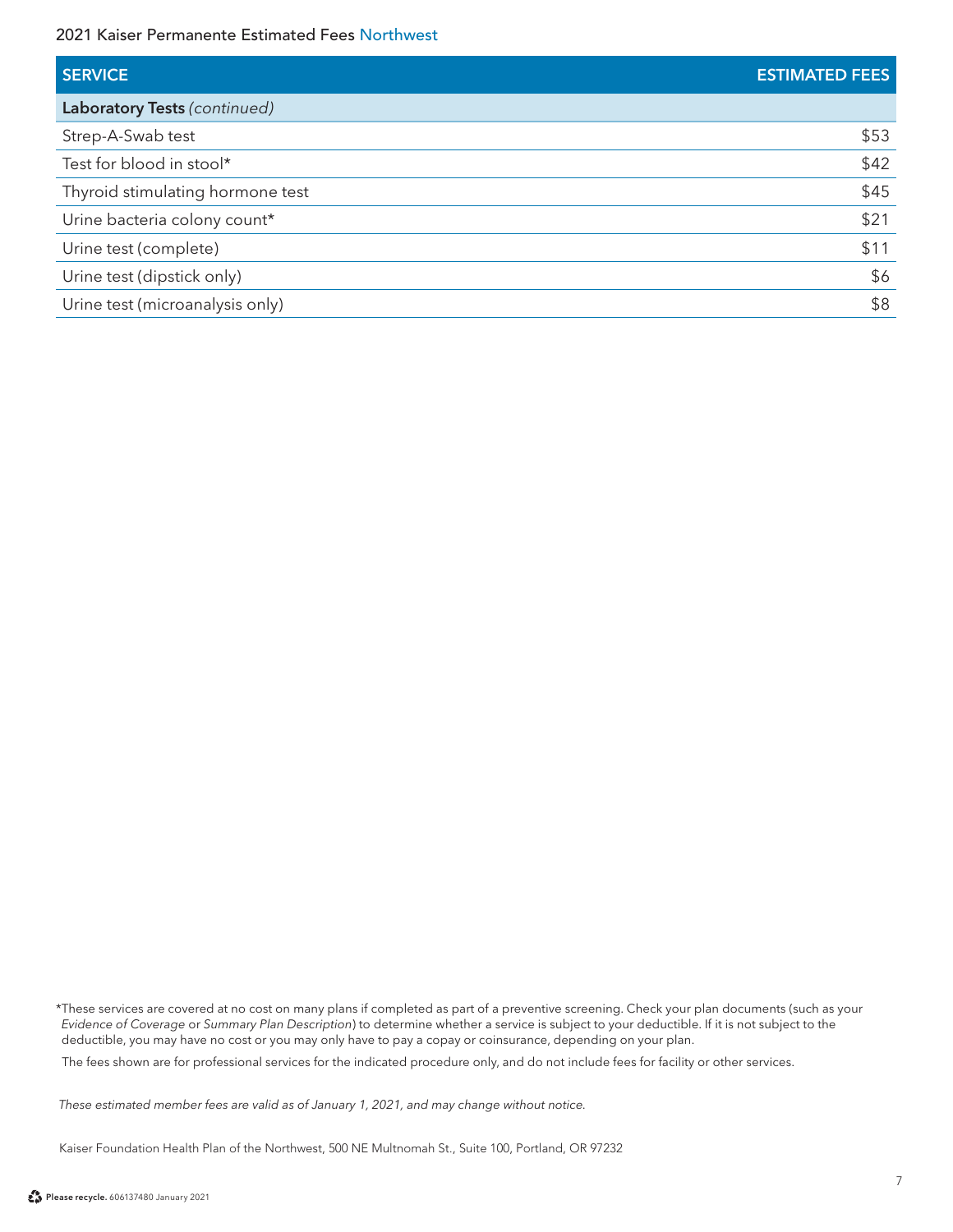## **NONDISCRIMINATION NOTICE**

Kaiser Foundation Health Plan of the Northwest (Kaiser Health Plan) complies with applicable federal civil rights laws and does not discriminate on the basis of race, color, national origin, age, disability, or sex. Kaiser Health Plan does not exclude people or treat them differently because of race, color, national origin, age, disability, or sex. We also:

- Provide no cost aids and services to people with disabilities to communicate effectively with us, such as:
	- Qualified sign language interpreters
	- Written information in other formats, such as large print, audio, and accessible electronic formats
- Provide no cost language services to people whose primary language is not English, such as:
	- Qualified interpreters<br>• Information written in
	- Information written in other languages

If you need these services, call **1-800-813-2000** (TTY: **711**)

If you believe that Kaiser Health Plan has failed to provide these services or discriminated in another way on the basis of race, color, national origin, age, disability, or sex, you can file a grievance by mail or phone at: Member Relations, Attention: Kaiser Civil Rights Coordinator, 500 NE Multnomah St. Ste 100, Portland, OR 97232, telephone number: 1-800-813-2000.

You can also file a civil rights complaint with the U.S. Department of Health and Human Services, Office for Civil Rights electronically through the Office for Civil Rights Complaint Portal, available at [https://ocrportal.hhs.gov/ocr/portal/lobby.jsf,](https://ocrportal.hhs.gov/ocr/portal/lobby.jsf) or by mail or phone at: U.S. Department of Health and Human Services, 200 Independence Avenue SW., Room 509F, HHH Building, Washington, DC 20201, 1-800-368-1019, 1-800-537-7697 (TDD). Complaint forms are available at [http://www.hhs.gov/ocr/office/file/index.html.](http://www.hhs.gov/ocr/office/file/index.html)

**\_\_\_\_\_\_\_\_\_\_\_\_\_\_\_\_\_\_\_\_\_\_\_\_\_\_\_\_\_\_\_\_\_\_\_\_\_\_\_\_\_\_\_\_\_\_\_\_\_\_\_\_\_\_\_\_\_\_\_\_\_\_\_\_\_\_\_\_** 

### **HELP IN YOUR LANGUAGE**

**ATTENTION:** If you speak English, language assistance services, free of charge, are available to you. Call **1-800-813-2000** (TTY: **711**).

አማርኛ **(Amharic)** ማስታወሻ**:** የሚናገሩት ቋንቋ ኣማርኛ ከሆነ የትርጉም እርዳታ ድርጅቶች፣ በነጻ ሊያግዝዎት ተዘጋጀተዋል፡ ወደ ሚከተለው ቁጥር ይደውሉ **1-800-813-2000** (TTY: **711**).

**العربية (Arabic (ملحوظة:** إذا كنت تتحدث العربية، فإن خدمات المساعدة اللغوية تتوافر لك بالمجان. اتصل برقم **1-800-813-2000** )TTY: **711**).

中文 **(Chinese)** 注意:如果您使用繁體中文,您可以免費獲得語言援助服務。請致電 **1-800-813-2000**(TTY:**711**)。

شما فراهم می باشد. با **1-800-813-2000** (TTY: **<sup>711</sup>** (تماس بگيريد. **فارسی (Farsi (توجه:** اگر به زبان فارسی گفتگو می کنيد، تسهيالت زبانی بصورت رايگان برای